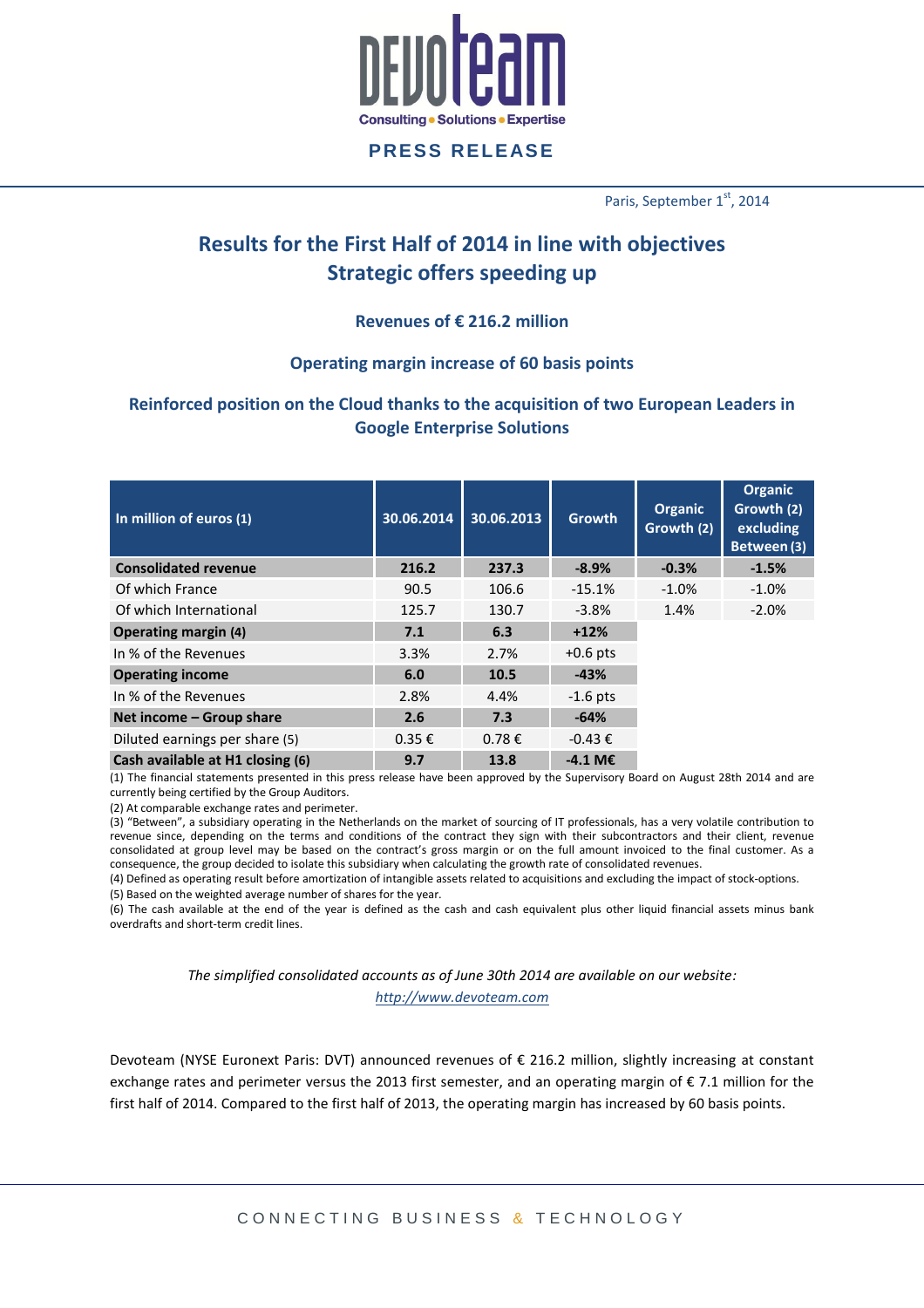

The net income attributable to the shareholders of Devoteam S.A. amounted to  $\epsilon$  2.6 million, versus  $\epsilon$  7.3 million one year earlier (which included significant capital gains from the divestment of assets). Net income significantly improved compared to the first half of 2013, excluding profits on divested assets.

After a year of deep transformation in 2013, the figures for the first half of 2014 were in line with the group's growth and profitability objectives.

#### **Acquisitions**

2014 therefore allowed an acceleration of the investments to support the strategic offers, with the ambition of positioning Devoteam as a European leader on Cloud services.

In July 2014, Devoteam acquired 70% of the share capital of gPartner, which operates as the main Google Enterprise partner in Europe (Global EMEA Google Enterprise Partner of the Year 2013, 2012 and 2011). gPartner delivers the full suite of Google Enterprise solutions to more than 700 customers: collaborative tools, mobility solutions, search engine, infrastructure and cloud applications.

The group also acquired a stake in Progis, a geographic information systems specialist (EMEA Google Maps Partner of the Year 2013). Using Google Maps, Progis integrates mapping with its clients' business processes.

Lastly, Devoteam increased its stake in Axance, a specialist in the design of mobile services. Devoteam S.A. now owns 54.1% of the capital of Axance.

Sébastien Marotte, Vice-President of Google Enterprise International (EMEA & Asia Pacific) commented: "We welcome the merger of our best European partners. We see a great opportunity for our customers who will benefit from Devoteam Cloud Services' expertise in the transformation of their IT. The creation of such an actor confirms the importance of Google Enterprise products on the European market."

gPartner and Axance generate a total of about € 15 million per year of revenues, with a light earnings enhancing effect on the group operating margin. Axance (until now consolidated using the equity method) and gPartner have been fully consolidated since July  $1<sup>st</sup>$  2014. Progis is to be consolidated using the equity method as of September 2014. The purchase prices were not disclosed.

#### **Results for the First Half of 2014**

The **consolidated revenue** for the first half of 2014 amounted to € 216.2 million. The revenue recognition principle used for the broker business in the Netherlands (Between) is stable compared to 2013, which differs from the assumption taken when the group published its Q1 2014 revenues. Pro-forma information is presented in the Appendix of this press release.

During the second quarter of 2014, the Group reported revenues of € 107.2 million, a 2.5% decrease excluding exchange rate and perimeter effects, and excluding Between. The variation was notably explained by a negative effect of the number of working days. Adjusted for the working days effect, the growth rate for the second quarter is almost stable compared to the growth rate of the first quarter of this year.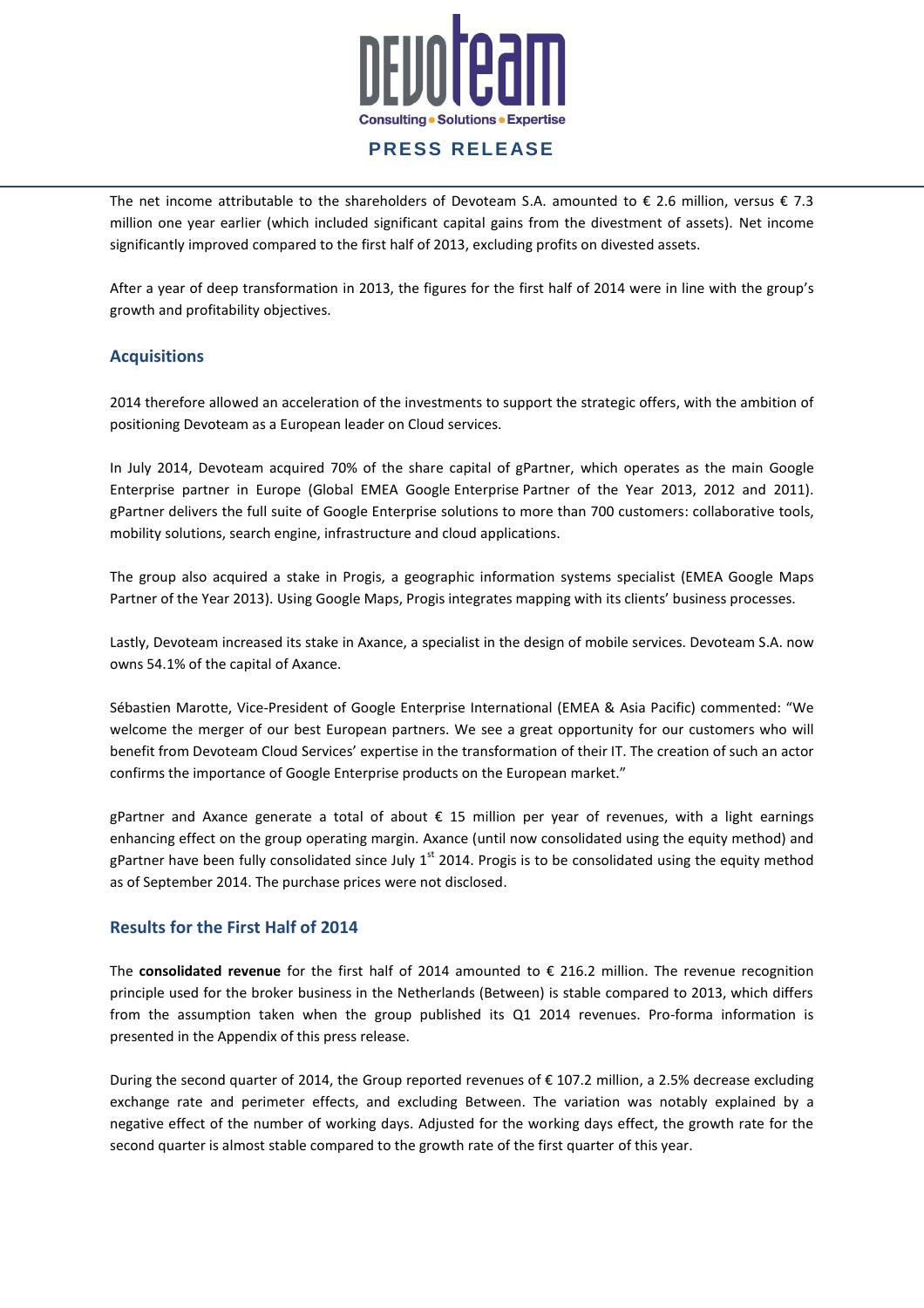

The **operating margin** – defined as the operating result before amortization of intangible assets related to acquisitions and excluding the impact of stock options – significantly increased thanks to the improvement of the utilization rate. It reached € 7.1 million for the first half year of 2014, or 3.3% of the revenues.

The **operating income** stood at € 6.0 million against € 10.5 million a year earlier. It included € 0.4 million profits from disposals of subsidiaries versus € 12 million a year earlier. Non-current expenses significantly decreased to € 1.3 million for the first six months of 2014, against € 6.2 million for the first half of 2013. They are mainly composed of restructuring costs for France and Spain. For the semester, no goodwill impairment loss was recorded (against € 1.4 million in 2013 in Germany and Poland).

The **financial result** slightly improved to € -0.6 million (vs. € -1.1 million for the first half of 2013) mainly thanks to a favorable impact of exchange rates.

**Tax expenses** amounted to € 2.5 million, stable versus the first half of 2013. They represent 47% of earnings before taxes (versus 25% a year earlier). The high tax rate is explained by the effect of some local taxes (CVAE in France and IRAP in Italy) for € 1.3 million (versus € 1.5 million as of June 30th 2013) and the impact of the corporate tax on subsidiaries making profits.

The **net income** reached € 2.9 million (against € 7.1 million a year earlier), of which € 0.2 million attributable to the minority shareholders of the controlled companies and € 2.6 million attributable to the shareholders of Devoteam S.A. The diluted earnings per share amounted to € 0.35 (vs. € 0.78 as of June 30<sup>th</sup> 2013).

**Available cash** (including capitalization contracts appearing in other current financial assets and adjusted for the € 12.9 million of bank overdrafts and short term credit lines) reduced by € 33.2 million over the first six months of 2014 and to reach € 9.7 million. Main variances include:

- A **cash flow from operating activities** of € -11.3 million, resulting from the seasonal increase of the working capital during the first part of the year.
- A € 2.4 million positive **cash flow from investing activities**, mainly explained by the divestment of Devoteam AuSystems Italy.
- A € -20.7 million **cash flow from financing activities,** including the payment (€ 19.8 million) of the shares bought back within the framework of the public offer closed by Devoteam S.A. on its own shares in January 2014.

The detail of the net financial debt is presented in the appendices of this press release.

#### **Analysis by region**

The region "**New Mediterranean**" includes, under a unique managerial line, the "professional services" activities in France (Devoteam Expertise, Devoteam Consulting and Devoteam Solutions), as well as the North African business units. The region improved its operating margin by 170 basis points during the first half year of 2014, driven by the good trend of the Consulting activity in France and the rationalization effort that started at the end of 2013 on integration activities. However, this effort has had a negative impact on the revenue growth.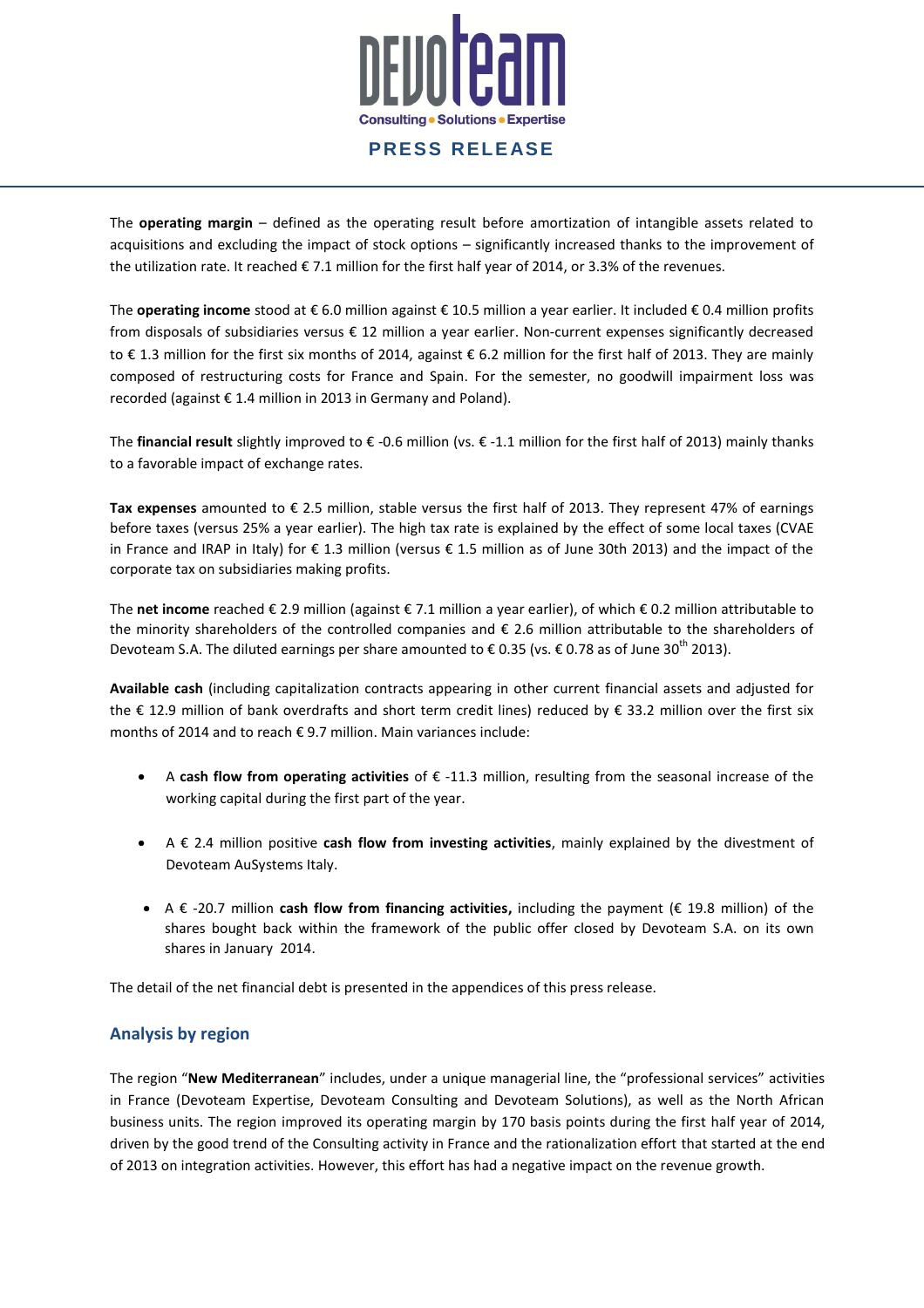# **Consulting . Solutions . Expertise**

# **PRESS RELEASE**

The region "**Northern Europe**" (United Kingdom and Scandinavia) strongly improved its operating margin during the first half of 2014 compared to the same period last year. This improvement was mainly due to a good commercial dynamic in the United Kingdom and around the ServiceNow solutions. On the opposite, a tense labor market in the Consulting sector in Norway and Denmark, and a negative impact in terms of number of billable days during the second quarter of 2014, drove the utilization rate up but penalized the growth.

The region "**Central Europe**" gathers operations in Germany, Switzerland, Austria, Poland and Czech Republic. The improvement of the profitability observed during the first half year followed the commercial successes of the end of last year in Germany and Czech Republic. The offer "Network Transformation" allowed to regain market shares with the group's main Telecom customers in Germany whereas the offer "private Cloud" has seen a successful development, particularly in the automotive industry. These improvements in Germany enabled to counterbalance a persistently difficult situation in Poland and an unfavorable day effect during the second quarter.

The revenue and operating margin of the "**Single entities**" (Spain, the Netherlands, and now the activities in Belux) for the first half of 2014 were impacted by a tense public market in the Netherlands and a downward pressure on the Telecom activities in Spain. On the contrary, the Belgian subsidiary, which took over a R&D center of NSN a few years ago, has successfully diversified its activity thanks to the development of the Cloud and IT Service Excellence offers, especially in the utilities sector.

With revenues of € 4.9 million for the second quarter of 2014, the region "**Middle East & Turkey**" grew 9.9% at constant perimeter and exchange rates. As announced at the end of 2013, the region came back to growth in the first half of 2014, enabling a significant improvement of the operating margin.

The region "**Others**" combines all the other investments of the Group ("Venture and New business models") as well as non reallocated corporate expenses.

All divested activities are gathered in the "**Divestments**" reporting line.

#### **Headcount and utilization rate**

 $\overline{\phantom{a}}$ 

As of June 2014, Devoteam employed a workforce of 3.545 people compared to 3.900 at the end of 2013. This decrease is mainly explained by the effect of the divestments in subsidiaries (262 employees). For the remaining perimeter, this decrease has enabled the Group to improve its utilization rate.

| Utilization rate of internal resources, excluding divestments* |         |         |         |                |         |         |
|----------------------------------------------------------------|---------|---------|---------|----------------|---------|---------|
| Q1 2013                                                        | Q2 2013 | Q3 2013 | Q4 2013 | <b>FY 2013</b> | Q1 2014 | Q2 2014 |
| 79.6%                                                          | 81.8%   | 82.3%   | 84.2%   | 81.9%          | 82.7%   | 83.9%   |

\* *In 2014, Divestments includes the subsidiary AuSystems Italy. In 2013, it also included the T&M activity sold to Ericsson and Teligent Russia*

As of  $30<sup>th</sup>$  June 2014, the ratio of billable headcount to total staff stood at 85.0 %, a slight decrease in comparison with the situation at the end of last year.

In the first half year of 2014, the group showed an improvement in its utilization rate of internal resources<sup>1</sup> excluding divestment, at 83.3% compared to 80.6% in the same period in 2013.

<sup>1</sup> *Utilization rate measures the percentage of working hours (excluding paid holidays) of billable employees that were billed to a client*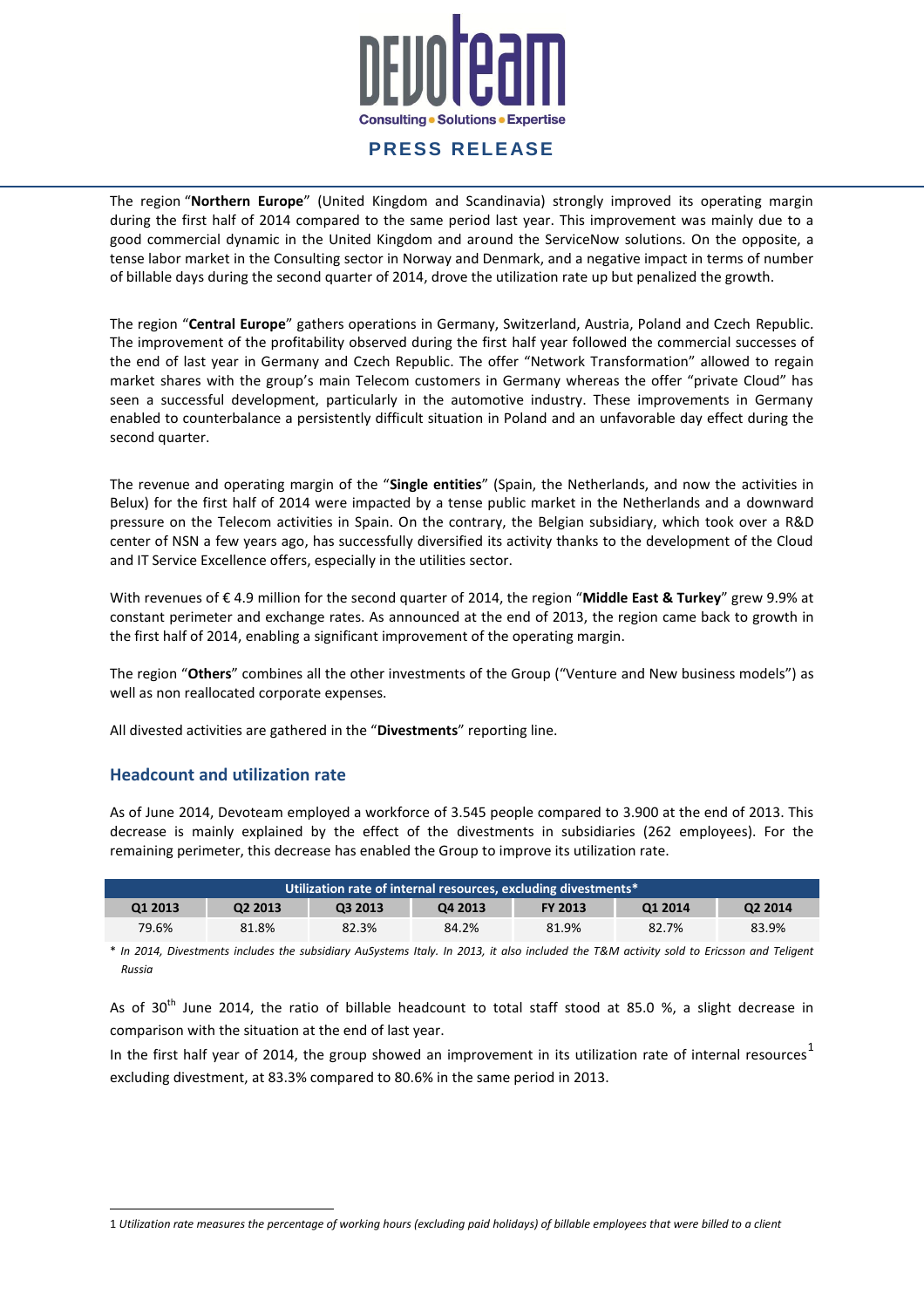

#### **2014 Outlook**

Taking into account a first half of the year in line with the objectives, the integration of two new entities in the consolidation perimeter, and a stable revenue recognition methodology between 2013 and 2014 for Between, the group has increased its 2014 revenue target. Revenues for 2014 should be over € 425 million. The positive effect on the percentage of operating margin of the newly consolidated companies should not fully compensate the dilutive effect of the extra revenues to be recognized on Between. The 2014 operating margin should be close to 4.5% of the revenue.

#### **Dividend**

On January 21<sup>st</sup> 2014, the Executive Board cancelled the shares bought back through the public offer closed on January 21<sup>st</sup> 2014. Consequently, the share capital amounted to  $\epsilon$  1,237,391.93 divided into 8 161 587 shares.

As of June 30th 2014, taking into account the above operation and the exercise of options during the period, the share capital of Devoteam S.A. amounted to € 1,238,317 divided into 8,167,757 shares. As of June 30th 2014, Devoteam S.A. owned 663.584 of its own shares, representing 8.12% of the total number of shares.

During the Shareholders' meeting, the Executive Board proposed a dividend amounting to 25 cents per share for the fiscal year 2013. Dividend payment was realized on July  $2^{nd}$  2014.

#### **Financial calendar and press releases**

| Press release after market closed |                                |  |  |
|-----------------------------------|--------------------------------|--|--|
| Q3 2014 Revenue                   | Q4 Revenue and FY 2014 results |  |  |
| November 6 <sup>th</sup> 2014     | March $2^{nd}$ 2015            |  |  |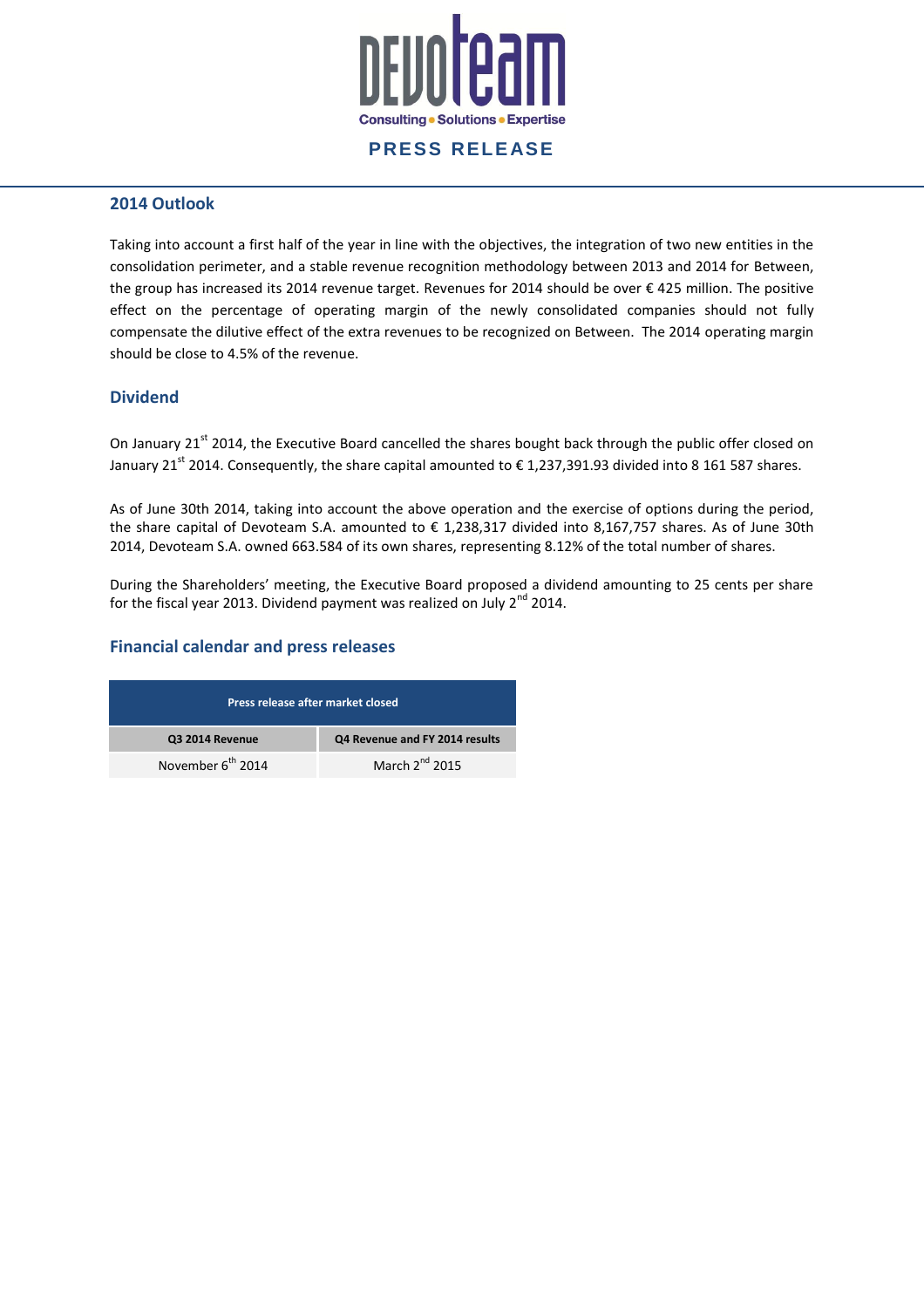

# **Appendix**

# **Activity evolution by region – Revenues by quarter**

| In million of euros            | Q1 2014  | Q1 2013 | Q2 2014 | Q2 2013 | H1 2014  | H1 2013 |
|--------------------------------|----------|---------|---------|---------|----------|---------|
| <b>France</b>                  | 45.4     | 60.7    | 45.1    | 45.9    | 90.5     | 106.6   |
| Growth rate                    | $-25.2%$ |         | $-1.7%$ |         | $-15.1%$ |         |
| L-f-I growth $^{(1)}$          | $-1.1%$  |         | $-0.9%$ |         | $-1.0%$  |         |
| International                  | 63.6     | 64.6    | 62.0    | 66.1    | 125.7    | 130.7   |
| Growth rate                    | $-1.5%$  |         | $-6.1%$ |         | $-3.8%$  |         |
| L-f-I growth $^{(1)}$          | 2.2%     |         | 0.6%    |         | 1.4%     |         |
| L-f-I growth excluding Between | $-0.4%$  |         | $-3.7%$ |         | $-2.0%$  |         |
| <b>Total</b>                   | 109.0    | 125.3   | 107.2   | 112.0   | 216.2    | 237.3   |
| Growth rate                    | $-13.0%$ |         | $-4.3%$ |         | $-8.9%$  |         |
| L-f-l growth $^{(1)}$          | 0.6%     |         | $-0.0%$ |         | 0.3%     |         |
| L-f-I growth excluding Between | $-0.7%$  |         | $-2.5%$ |         | $-1.5%$  |         |

*(1) At constant perimeter and exchange rates*

| In million of euros                         | Q1 2014  | Q1 2013 | Q2 2014  | Q2 2013 | H1 2014  | H1 2013 |
|---------------------------------------------|----------|---------|----------|---------|----------|---------|
| <b>New Mediterranean</b>                    | 37.6     | 38.0    | 37.3     | 38.3    | 74.9     | 76.4    |
| Growth rate                                 | $-1.0%$  |         | $-2.8%$  |         | $-2.0%$  |         |
| L-f- $l$ growth <sup>(1)</sup>              | $-1.0%$  |         | $-2.8%$  |         | $-1.9%$  |         |
| <b>Northern Europe</b>                      | 14.6     | 15.6    | 13.8     | 15.7    | 28.4     | 31.2    |
| Growth rate                                 | $-6.3%$  |         | $-12.1%$ |         | $-9.2%$  |         |
| L-f- $l$ growth <sup><math>(1)</math></sup> | $-3.0%$  |         | $-10.8%$ |         | $-6.9%$  |         |
| <b>Central Europe</b>                       | 11.7     | 11.6    | 11.8     | 11.9    | 23.5     | 23.5    |
| Growth rate                                 | 0.9%     |         | $-0.9%$  |         | $-0.0%$  |         |
| L-f-I growth $^{(1)}$                       | 1.1%     |         | $-0.9%$  |         | 0.1%     |         |
| <b>Middle East &amp; Turkey</b>             | 4.9      | 4.5     | 4.9      | 4.9     | 9.8      | 9.4     |
| Growth rate                                 | 9.4%     |         | 1.4%     |         | 5.2%     |         |
| L-f- $I$ growth <sup>(1)</sup>              | 18.3%    |         | 9.9%     |         | 14.0%    |         |
| <b>Single entities</b>                      | 14.2     | 15.5    | 14.5     | 15.6    | 28.7     | 31.1    |
| Growth rate                                 | $-8.5%$  |         | $-7.1%$  |         | $-7.8%$  |         |
| L-f- $l$ growth <sup>(1)</sup>              | $-8.5%$  |         | $-7.1%$  |         | $-7.8%$  |         |
| <b>Others</b>                               | 21.9     | 20.1    | 23.7     | 20.6    | 45.6     | 40.7    |
| Growth rate                                 | 9.2%     |         | 15.2%    |         | 12.2%    |         |
| L-f- $I$ growth <sup>(1)</sup>              | 11.3%    |         | 16.7%    |         | 14.0%    |         |
| L-f-I growth excluding Between              | 4.4%     |         | 5.6%     |         | 5.0%     |         |
| Divestments <sup>(2)</sup>                  | 4.0      | 20.0    | 1.2      | $5.0$   | 5.2      | 25.0    |
| Growth rate                                 | $-79.8%$ |         | $-76.3%$ |         | $-79.1%$ |         |
| L-f-I growth <sup>(1)</sup>                 | $-1.5%$  |         | 0.6%     |         | $-1.1%$  |         |
| <b>Total</b>                                | 109.0    | 125.3   | 107.2    | 112.0   | 216.2    | 237.3   |
| Growth rate                                 | $-13.0%$ |         | $-4.3%$  |         | $-8.9%$  |         |
| L-f-I growth $^{(1)}$                       | 0.6%     |         | $-0.0%$  |         | 0.3%     |         |
| L-f-I growth excluding Between              | $-0.7%$  |         | $-2.5%$  |         | $-1.5%$  |         |

*(1) At constant perimeter and exchange rates*

*(2) For H1 2014, the region Divestments included the subsidiary AuSystems Italy. For H1 2013, it also included T&M and Teligent Russia.*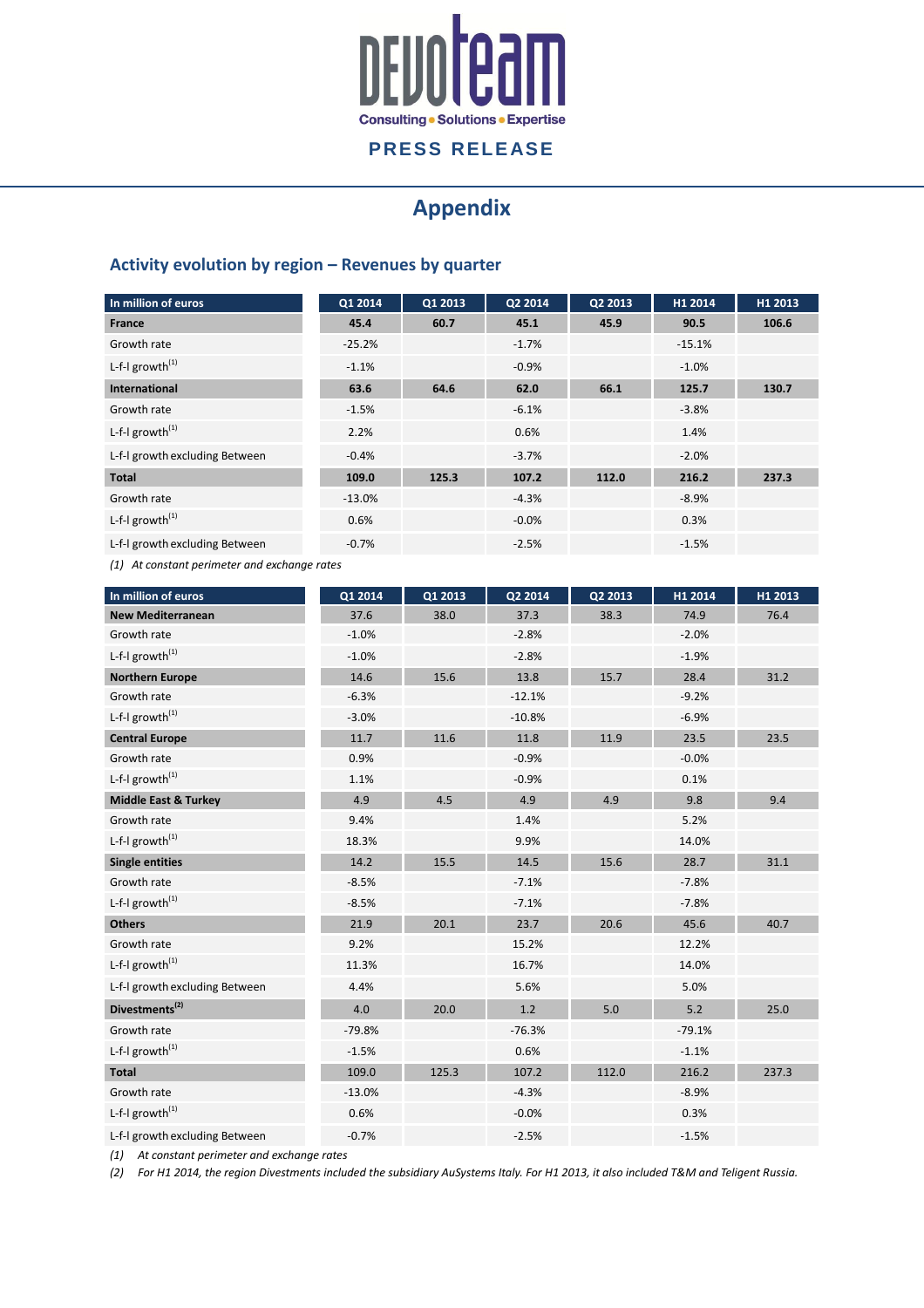

## **Activity evolution by region – H1 Revenues and Operating margin**

| In million of euros            | Group<br>contribution<br>H1 2014 | <b>Operating</b><br>margin<br>H1 2014 | In % of Group<br>contribution<br>H1 2014 | Group<br>contribution<br>H1 2013 | <b>Operating</b><br>margin<br>H1 2013 | In % of Group<br>contribution<br>H1 2013 |
|--------------------------------|----------------------------------|---------------------------------------|------------------------------------------|----------------------------------|---------------------------------------|------------------------------------------|
| <b>France</b>                  | 90.5                             | 3.9                                   | 4.3%                                     | 106.6                            | 5.3                                   | 5.0%                                     |
| Growth rate                    | $-15.1%$                         | $-25.6%$                              |                                          |                                  |                                       |                                          |
| L-f-I growth $^{(1)}$          | $-1.0%$                          |                                       |                                          |                                  |                                       |                                          |
| <b>International</b>           | 125.7                            | 3.1                                   | 2.5%                                     | 130.7                            | 1.0                                   | 0.8%                                     |
| Growth rate                    | $-3.8%$                          | 210.3%                                |                                          |                                  |                                       |                                          |
| L-f-I growth $^{(1)}$          | 1.4%                             |                                       |                                          |                                  |                                       |                                          |
| L-f-I growth excluding Between | $-2.0%$                          |                                       |                                          |                                  |                                       |                                          |
| <b>Total</b>                   | 216.2                            | 7.1                                   | 3.3%                                     | 237.3                            | 6.3                                   | 2.7%                                     |
| Growth rate                    | $-8.9%$                          | 12.3%                                 |                                          |                                  |                                       |                                          |
| L-f-I growth $^{(1)}$          | 0.3%                             |                                       |                                          |                                  |                                       |                                          |
| L-f-I growth excluding Between | $-1.5%$                          |                                       |                                          |                                  |                                       |                                          |

*(1) At constant perimeter and exchange rates*

| In million of euros             | Group<br>contribution<br>H1 2014 | <b>Operating</b><br>margin<br>H1 2014 | In % of Group<br>contribution<br>H1 2014 | Group<br>contribution<br>H1 2013 | <b>Operating</b><br>margin<br>H1 2013 | In % of Group<br>contribution<br>H1 2013 |
|---------------------------------|----------------------------------|---------------------------------------|------------------------------------------|----------------------------------|---------------------------------------|------------------------------------------|
| <b>New Mediterranean</b>        | 74.9                             | 4.1                                   | 5.5%                                     | 76.4                             | 2.9                                   | 3.8%                                     |
| Growth rate                     | $-2.0%$                          | 41.6%                                 |                                          |                                  |                                       |                                          |
| L-f-I growth $^{(1)}$           | $-1.9%$                          |                                       |                                          |                                  |                                       |                                          |
| <b>Northern Europe</b>          | 28.4                             | 0.7                                   | 2.6%                                     | 31.2                             | 0.1                                   | 0.4%                                     |
| Growth rate                     | $-9.2%$                          | 445.6%                                |                                          |                                  |                                       |                                          |
| L-f-I growth $^{(1)}$           | $-6.9%$                          |                                       |                                          |                                  |                                       |                                          |
| <b>Central Europe</b>           | 23.5                             | (0.0)                                 | $-0.1%$                                  | 23.5                             | (1.3)                                 | $-5.7%$                                  |
| Growth rate                     | $-0.0%$                          | $-97.6%$                              |                                          |                                  |                                       |                                          |
| L-f-I growth $^{(1)}$           | 0.1%                             |                                       |                                          |                                  |                                       |                                          |
| <b>Middle East &amp; Turkey</b> | 9.8                              | 0.7                                   | 6.9%                                     | 9.4                              | 0.4                                   | 4.3%                                     |
| Growth rate                     | 5.2%                             | 68.4%                                 |                                          |                                  |                                       |                                          |
| L-f-I growth $^{(1)}$           | 14.0%                            |                                       |                                          |                                  |                                       |                                          |
| <b>Single entities</b>          | 28.7                             | 0.5                                   | 1.6%                                     | 31.1                             | 0.8                                   | 2.7%                                     |
| Growth rate                     | $-7.8%$                          | $-46.3%$                              |                                          |                                  |                                       |                                          |
| L-f-I growth $^{(1)}$           | $-7.8%$                          |                                       |                                          |                                  |                                       |                                          |
| <b>Others</b>                   | 45.6                             | 1.2                                   | 2.6%                                     | 40.7                             | 2.7                                   | 6.6%                                     |
| Growth rate                     | 12.2%                            | $-55.9%$                              |                                          |                                  |                                       |                                          |
| L-f-I growth $^{(1)}$           | 14.0%                            |                                       |                                          |                                  |                                       |                                          |
| L-f-I growth excluding Between  | 5.0%                             |                                       |                                          |                                  |                                       |                                          |
| Divestments <sup>(2)</sup>      | 5.2                              | (0.0)                                 | $-0.6%$                                  | 25.0                             | 0.7                                   | 2.8%                                     |
| Growth rate                     | $-79.1%$                         | $-104.4%$                             |                                          |                                  |                                       |                                          |
| L-f-I growth $^{(1)}$           | $-1.1%$                          |                                       |                                          |                                  |                                       |                                          |
| <b>Total</b>                    | 216.2                            | 7.1                                   | 3.3%                                     | 237.3                            | 6.3                                   | 2.7%                                     |
| Growth rate                     | $-8.9%$                          | 12.3%                                 |                                          |                                  |                                       |                                          |
| L-f-I growth $^{(1)}$           | 0.3%                             |                                       |                                          |                                  |                                       |                                          |
| L-f-I growth excluding Between  | $-1.5%$                          |                                       |                                          |                                  |                                       |                                          |

*(1) At constant perimeter and exchange rates*

*(2) For H1 2014, the region Divestments included the subsidiary AuSystems Italy. For H1 2013, it also included T&M and Teligent Russia.*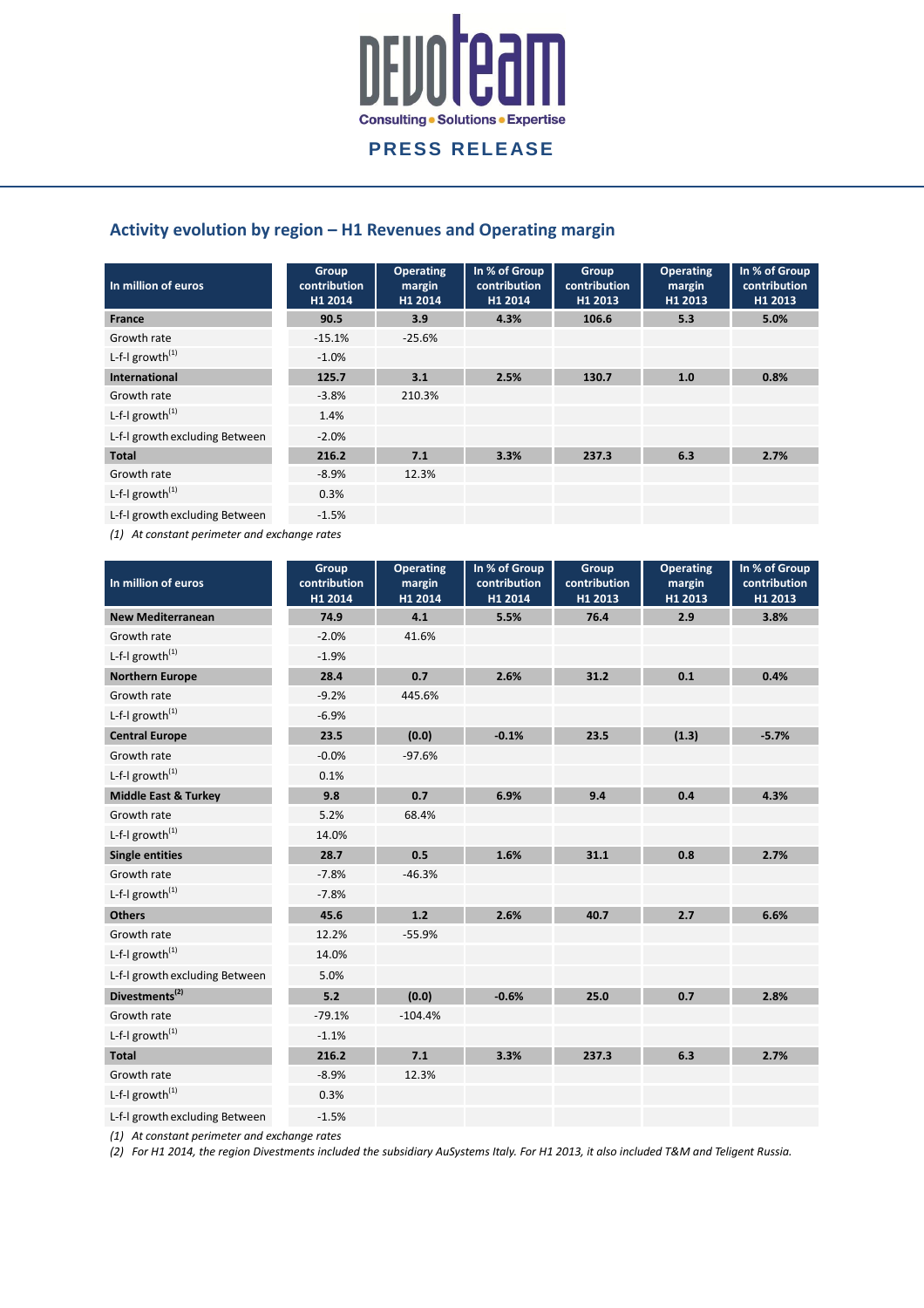

#### **Net debt**

| In million of euros                                                                                                   | 30.06.2014 | 31.12.2013 | 30.06.2013 |
|-----------------------------------------------------------------------------------------------------------------------|------------|------------|------------|
| Financial investments (included in "Other current financial assets" in balance<br>sheet)                              | 0.3        | 0.3        | 0.3        |
| Cash and cash equivalents *                                                                                           | 22.3       | $77.2**$   | 29.9       |
| Bank overdrafts and credit Revolving (included in current "Loans, borrowings<br>and bank overdraft" in balance sheet) | (12.9)     | (34.7)     | (16.3)     |
| <b>Cash Balance</b>                                                                                                   | 9.7        | 42.9       | 13.8       |
| Current financial debts (excluding bank overdrafts, which are already<br>included above)                              | (2.8)      | (2.2)      | (2.3)      |
| Non-current financial debts                                                                                           | (4.1)      | (4.3)      | (4.9)      |
| Cash net of financial debt                                                                                            | 2.9        | 36.4       | 6.6        |
| <b>Total consolidated equity</b>                                                                                      | 108.0      | 126.5      | 131.8      |
| Net debt-to-equity ratio                                                                                              | $-2.7%$    | $-28.8%$   | $-5.0%$    |

\* *Including a positive impact from factoring contract of € 12.1million as of June 30th 2014 (vs. € 13.5 million as of Dec. 31st 2013)*

*\*\* FY 2013: including € 26.1 million for pledging of the tender offer. € 20.2 million were finally cashed out in January 2014*

#### **Pro forma information on revenue**

| In million of euros | H1 2013<br>pro-forma* | H <sub>1</sub> 2013<br>published** |
|---------------------|-----------------------|------------------------------------|
| New Mediterranean   | 76.4                  | 91.2                               |
| Single entities     | 31.1                  | 15.3                               |
| <b>Others</b>       | 40.7                  | 41.7                               |

\* *Reclassification of Devoteam Belgium and Devoteam Luxembourg from "New Mediterranean" region to " Single Entities " region & of Devoteam Morocco from "Others" region to "New Mediterranean" region*

\*\* *In the FY 2013 results press release*

| In million of euros          | $Q1$ 2014 pro-forma $*$ | Q1 2014 published** |
|------------------------------|-------------------------|---------------------|
| <b>Consolidated revenues</b> | 109.0                   | 104.1               |
| Of which France              | 45.4                    | 45.4                |
| Of which International       | 63.6                    | 58.7                |

| In million of euros          | Q1 2014 pro-forma* | Q1 2014 published** |
|------------------------------|--------------------|---------------------|
| New Mediterranean            | 37.6               | 37.6                |
| Northern Europe              | 14.6               | 14.6                |
| Central Europe               | 11.7               | 11.7                |
| Middle East & Turkey         | 4.9                | 4.9                 |
| Single entities              | 14.2               | 14.2                |
| <b>Others</b>                | 21.9               | 17.0                |
| <b>Divestments</b>           | 4.1                | 4.1                 |
| <b>Consolidated revenues</b> | 109,0              | 104.1               |

*\* Following an extensive analysis, during the second quarter of 2014, of the new terms and conditions applied by Between in the Netherlands, the Group reached the conclusion that the revenue recognition method for this subsidiary was not to be modified in comparison to last year. Therefore, consolidated revenue for Q1 2014 increased by €4.9 million compared to the figure initially published in the Q1 2014 revenue press release*

\*\* *In the Q1 2014 revenue press release*